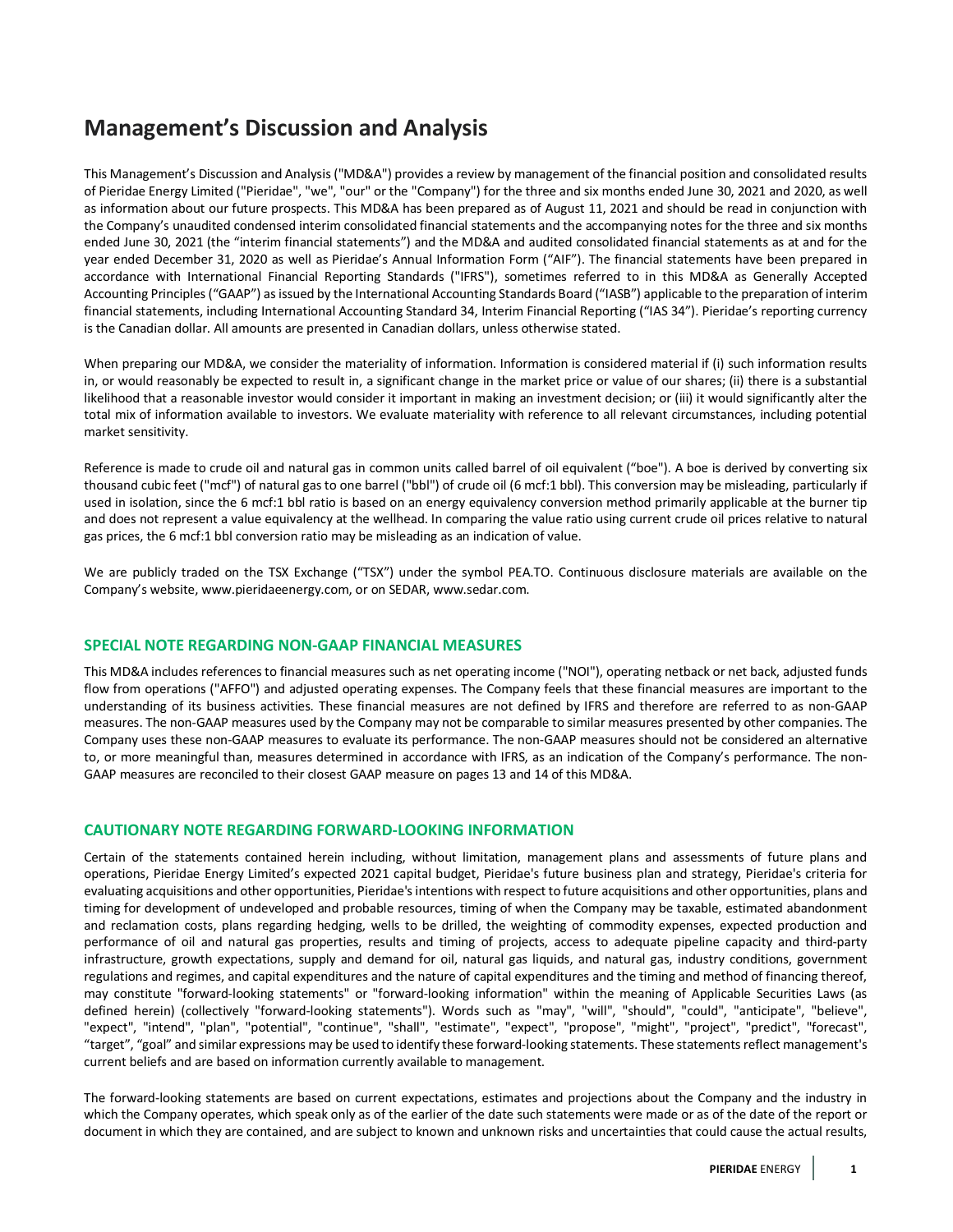performance or achievements of the Company to be materially different from any future results, performance or achievements expressed or implied by such forward-looking statements. Such risks and uncertainties include, among others: general economic and business conditions (including as a result of demand and supply effects resulting from the COVID-19 virus pandemic and the actions of OPEC and non-OPEC countries) which will, among other things, impact demand for and market prices of the Company's products; volatility of and assumptions regarding crude oil, natural gas and natural gas liquids ("NGL") prices.

Forward-looking statements involve significant risk and uncertainties. A number of factors could cause actual results to differ materially from the results discussed in the forward-looking statements including, but not limited to, risks associated with oil and gas exploration, development, exploitation, production, marketing and transportation, loss of markets, volatility of commodity prices, currency fluctuations, imprecision of resources estimates, environmental risks, competition from other producers, incorrect assessment of the value of acquisitions, failure to realize the anticipated benefits of acquisitions, delays resulting from or inability to obtain required regulatory approvals and ability to access sufficient capital from internal and external sources and the risk factors outlined under "Risk Factors" and elsewhere herein. The recovery and resource estimates of Pieridae's reserves provided herein are estimates only and there is no guarantee that the estimated resources will be recovered. As a consequence actual results may differ materially from those anticipated in the forwardlooking statements.

Forward-looking statements are based on a number of factors and assumptions which have been used to develop such forward-looking statements, but which may prove to be incorrect. Although Pieridae believes that the expectations reflected in such forward-looking statements are reasonable, undue reliance should not be placed on forward-looking statements because Pieridae can give no assurance that such expectations will prove to be correct. In addition to other factors and assumptions which may be identified in this document, assumptions have been made regarding, among other things: the impact of increasing competition; the general stability of the economic and political environment in which Pieridae operates; the timely receipt of any required regulatory approvals; the ability of Pieridae to obtain qualified staff, equipment and services in a timely and cost efficient manner; the ability of the operator of the projects which Pieridae has an interest in, to operate the field in a safe, efficient and effective manner; the ability of Pieridae to obtain financing on acceptable terms; the ability to replace and expand oil and natural gas resources through acquisition, development and exploration; the timing and costs of pipeline, storage and facility construction and expansion and the ability of Pieridae to secure adequate product transportation; future oil and natural gas prices; currency, exchange and interest rates; the regulatory framework regarding royalties, taxes and environmental matters in the jurisdictions in which Pieridae operates; timing and amount of capital expenditures, future sources of funding, production levels, weather conditions, success of exploration and development activities, access to gathering, processing and pipeline systems, advancing technologies, and the ability of Pieridae to successfully market its oil and natural gas products.

Readers are cautioned that the foregoing list of factors is not exhaustive. Additional information on these and other factors that could affect Pieridae's operations and financial results are included in reports on file with Canadian securities regulatory authorities and may be accessed through the SEDAR website (www.sedar.com), and at Pieridae's website (www.pieridaeenergy.com). Although the forwardlooking statements contained herein are based upon what management believes to be reasonable assumptions, management cannot assure that actual results will be consistent with these forward-looking statements. Investors should not place undue reliance on forwardlooking statements. These forward-looking statements are made as of the date hereof and Pieridae assumes no obligation to update or review them to reflect new events or circumstances except as required by applicable securities laws.

Forward-looking statements contained herein concerning the oil and gas industry and Pieridae's general expectations concerning this industry are based on estimates prepared by management using data from publicly available industry sources as well as from reserve reports, market research and industry analysis and on assumptions based on data and knowledge of this industry which Pieridae believes to be reasonable. However, this data is inherently imprecise, although generally indicative of relative market positions, market shares and performance characteristics. While Pieridae is not aware of any misstatements regarding any industry data presented herein, the industry involves risks and uncertainties and is subject to change based on various factors.

| <b>Bcf</b>  | Billion cubic feet   | Mmcf         | Million cubic feet            |
|-------------|----------------------|--------------|-------------------------------|
| <b>B</b> cm | Billion cubic metres | <b>MMBtu</b> | Million British thermal units |
| GJ          | Gigajoules           | <b>USD</b>   | United States Dollars         |

# **DEFINITIONS AND ABBREVIATIONS**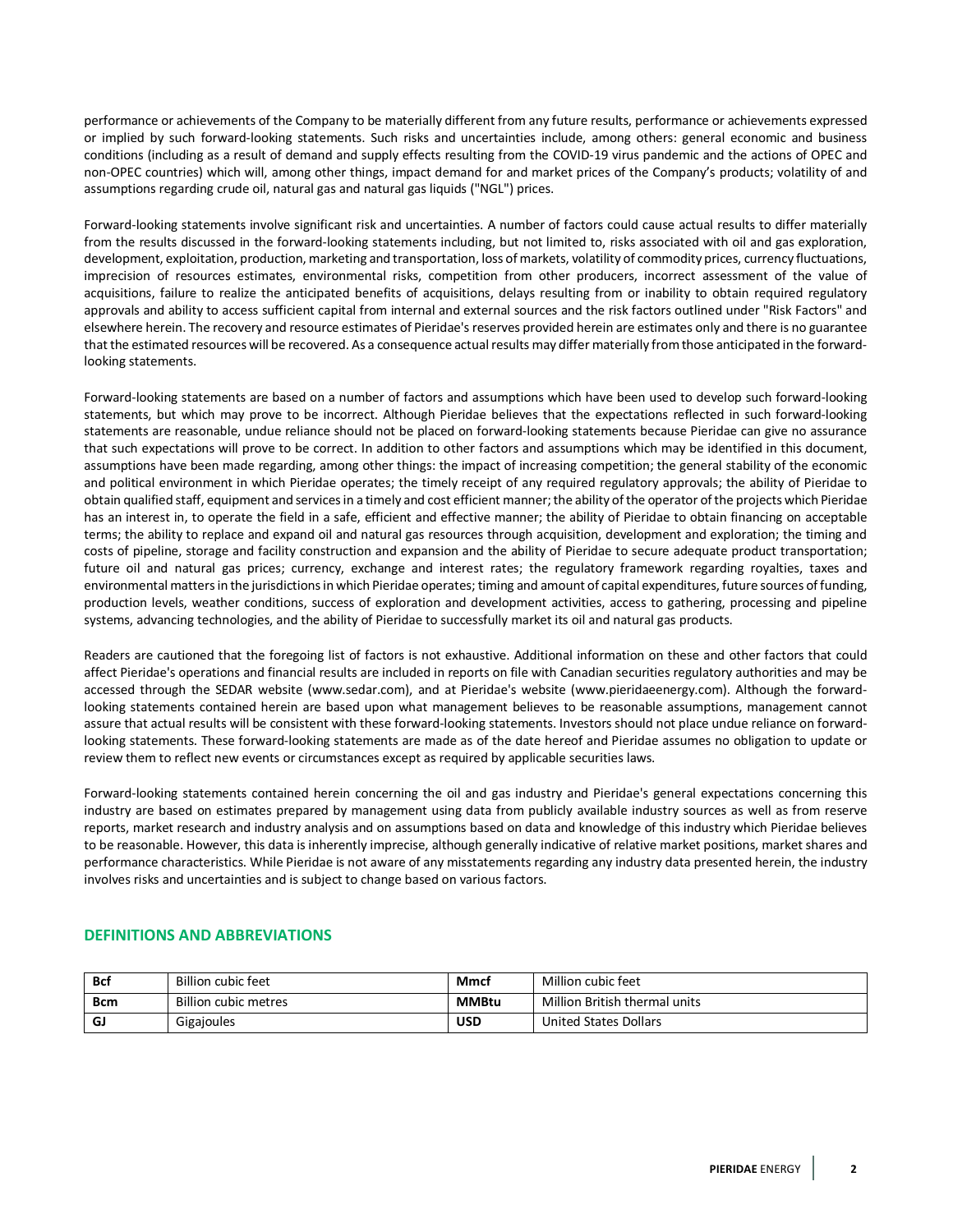# **PIERIDAE'S OBJECTIVES AND STRATEGIC UPDATE**

Since 2011, Pieridae has been focused on becoming the first Canadian owned liquefied natural gas ("LNG") producer that integrates (a) upstream activities consisting primarily of the acquisition and development of natural gas resource properties situated primarily in Alberta, the extraction of natural gas and other commodities from those properties and the initial processing of the natural gas in or near the field (the "Upstream Segment") and (b) midstream activities consisting primarily on the delivery of natural gas by pipeline to the site of the proposed Goldboro LNG Facility (as described below) where it is further processed and liquefied to produce LNG for sale to customers for export to international markets and to specific markets in North America (the "LNG Segment" and together with the Upstream Segment, the "Goldboro LNG Project").

The Company's fundamental strategy has been to acquire under-valued natural gas reserves (primarily in Alberta) which can be developed for the purpose of supplying natural gas to the proposed Goldboro LNG Facility (the "Goldboro LNG Facility" or the "Facility"), to construct the Facility and develop the natural gas reserves

This development would be supported by a long-term, take-or-pay contract with Germany's largest utility – Uniper – which would purchase all of the LNG from Goldboro's first train. Pieridae had previously received confirmation of eligibility in principle of an untied loan guarantee of up to US\$4.5 billion from the German Government. If approved, this money would be used to support the construction of the LNG Facility and development of conventional natural gas reserves in Alberta. These elements were seen as key drivers in securing low-cost project financing, potentially supported by a repayable government loan or grant.

Once constructed, Goldboro LNG would produce high-valued LNG for sale in international markets. This strategy encompasses a "reuse, revitalize, repurpose" mandate aligned to the Company's environmental, social and governance ("ESG") values and goals to make the best use of existing local and national infrastructure and industrial footprints, with the outcome of supporting the global transition to a lower carbon economy through cleaner LNG as a replacement, bridge fuel for higher emissions coal.

On July 2, 2021, the Company publicly announced that after many years of effort and progress toward realizing this strategy, it has not been able to meet all of the key conditions necessary to make a final investment decision ("FID") on the Goldboro LNG Project in the scope and configuration previously contemplated. A copy of this news release that provides further details is located under the Company's profile o[n www.sedar.com.](http://www.sedar.com/) As a result, the Board of Directors decided to move the project in a new direction, which will include assessing any and all options and strategic alternatives that could make an LNG project more compatible with the current environment, and with consideration of Pieridae's existing working capital challenges. Pieridae believes that the fundamentals for an LNG project at Goldboro remain strong, including robust LNG demand from Europe, high global LNG prices, Indigenous participation, a net-zero emissions pathway forward, and support from jurisdictions across Canada.

Additionally, on July 26, 2021, the Company formally announced the initiation of a formal strategic review process under the supervision of a special committee of the Board of Directors, and in collaboration with a leading financial advisory firm. This process will identify, examine and consider a range of strategic alternatives for Pieridae. Such strategic alternatives may include, but are not limited to, a corporate sale, merger, a sale of a material portion of Pieridae's assets or other transactions, or a combination thereof. The Company has taken a long-term approach to growth and investments in order to mirror the long-term nature of itsinfrastructure, and to focus on creating long-term shareholder value. Operational discipline, safe, effective and efficient operations, community outreach, and cost control are fundamental to the Company, in addition to seeking opportunitiesto further integrate ESG considerations into our corporate strategy. The intention of this strategic review process is to protect and enhance this shareholder value.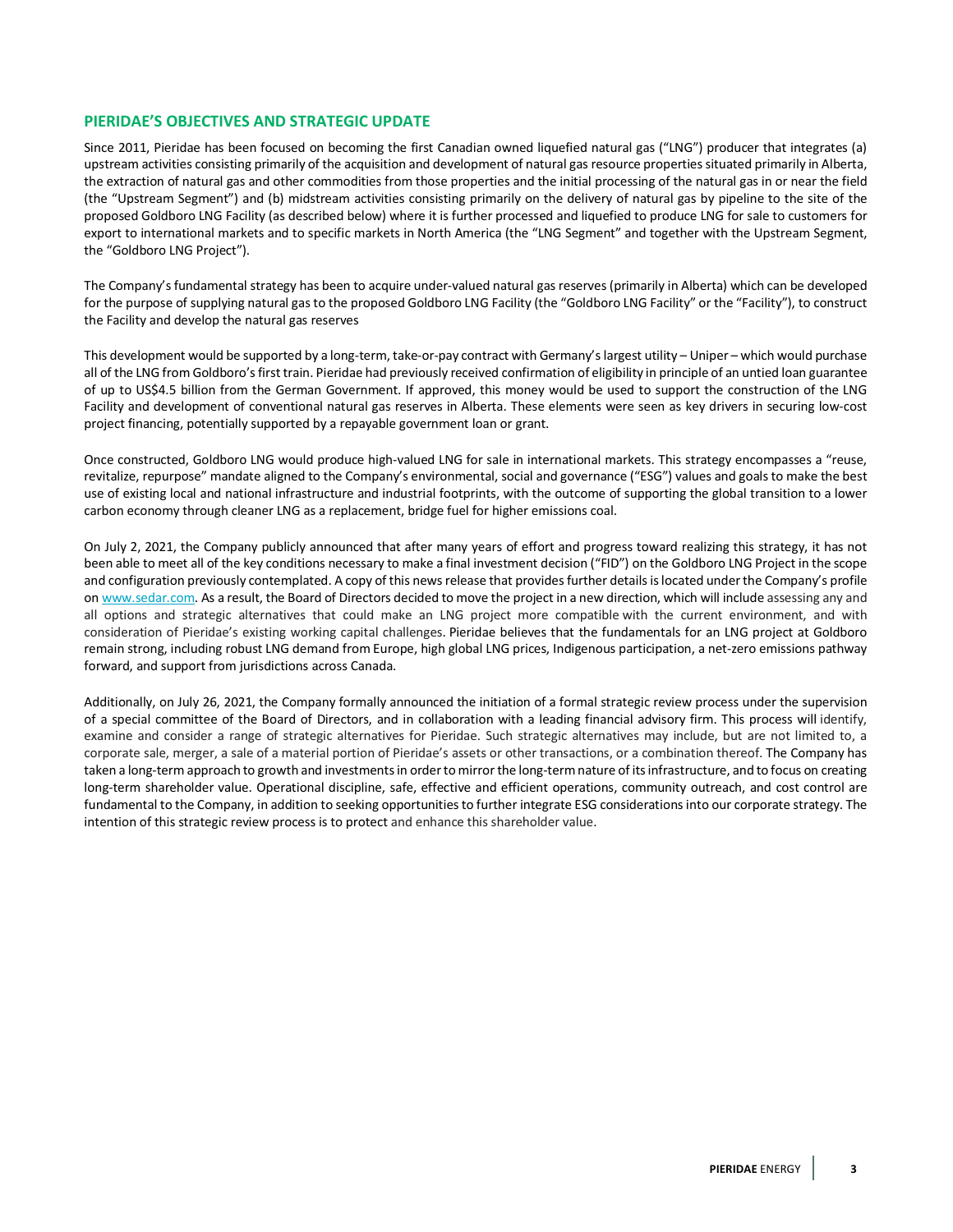# **QUARTERLY HIGHLIGHTS**

Pieridae reports business results in two segments: Upstream and LNG. The tables below provide a summary of the consolidated financial results for the past eight quarters:

|                                         | 2021           |           | 2020      |                |                | 2019      |           |                |
|-----------------------------------------|----------------|-----------|-----------|----------------|----------------|-----------|-----------|----------------|
| (\$ 000s unless otherwise noted)        | Q <sub>2</sub> | Q1        | Q4        | Q <sub>3</sub> | Q <sub>2</sub> | Q1        | Q4        | Q <sub>3</sub> |
| Production                              |                |           |           |                |                |           |           |                |
| Natural gas (mcf/day)                   | 194,232        | 215,179   | 212,220   | 184,080        | 208,689        | 199,234   | 204,262   | 86,884         |
| Condensate (bbl/day)                    | 2,950          | 3,158     | 3,259     | 2,807          | 3,166          | 2,850     | 2,840     | 121            |
| NGLs (bbl/day)                          | 3,083          | 4,975     | 6,171     | 4,722          | 5,843          | 5,156     | 5,253     | 55             |
| Sulphur (ton/day)                       | 1,710          | 1,713     | 1,829     | 2,232          | 1,970          | 1,906     | 938       | 269            |
| Total production (boe/d)                | 38,404         | 43,997    | 44,800    | 38,209         | 43,791         | 41,211    | 42,137    | 14,657         |
| <b>Financial</b>                        |                |           |           |                |                |           |           |                |
| Net loss                                | (10,058)       | (19, 547) | (45, 968) | (29,845)       | (13, 396)      | (11, 484) | (25, 873) | (13, 178)      |
| Net loss per share, basic and diluted   | (0.06)         | (0.12)    | (0.29)    | (0.19)         | (0.09)         | (0.07)    | (0.18)    | (0.15)         |
| Net operating income (loss) $(1)$       | 14,444         | 20,876    | 12,829    | (646)          | 19,301         | 19,239    | 24,470    | (2,699)        |
| Cashflow provided by (used in)          |                |           |           |                |                |           |           |                |
| operating activities                    | 12,093         | 11,000    | 1,037     | (4, 541)       | (2,013)        | 6,426     | (17, 748) | (238)          |
| Adjusted funds flow from operations (1) | 8,516          | 14,877    | 8,535     | (6, 779)       | 12,466         | 12,644    | 14,448    | (7,665)        |
| Total assets                            | 575,690        | 557,696   | 612,651   | 583,942        | 588,415        | 609,437   | 602,474   | 364,095        |
| Working capital (deficit) surplus       | (47, 862)      | (28, 314) | (19, 615) | (9, 164)       | 15,109         | 15,596    | 19,105    | (88, 430)      |
| Capital expenditures                    | 15,171         | 7,797     | 8,926     | 6,033          | 264            | 2,020     | 165,764   | 1,914          |
| Development expenses                    | (4,862)        | 8,604     | 8,682     | 2,472          | 4,129          | 3,459     | 805       | 504            |

(1) Refer to the "Non-GAAP measures" section of this MD&A.

# **SECOND QUARTER 2021 OPERATIONAL AND FINANCIAL HIGHLIGHTS**

# **Continued Safe Operation of Pieridae's Assets, Completion of Major Facility Turnaround**

Pieridae's assets produced an average of 38,404 boe/day during the second quarter, a 13% decrease from the prior quarter, and a 12% decrease from the comparative quarter in 2020; resilient results when considering that during the quarter an \$18.5 million, five week scheduled turnaround was successfully completed at the Company's Jumping Pound Gas Complex, impacting 3,309 boe/day of production during the quarter. Additionally, as a result of market fundamentals, ethane was blended back into the natural gas sales stream at two of Pieridae's gas processing facilities during the quarter, resulting in a 2% increase in natural gas heat content but negatively impacting production on a comparative basis by 1,730 boe/day during the quarter.

Pieridae's realized natural gas price was \$2.59/mcf in the second quarter vs an AECO benchmark of \$3.11/mcf. While below benchmark as a result of our hedge portfolio, realized prices for natural gas were consistent as compared to the first quarter of 2021 and 39% higher than the comparative quarter in 2020. The Company continues to have a robust hedging program in place to insulate itself from volatile commodity prices. Pieridae's senior secured lender Third Eye Capital Corporation ("TEC") has temporarily amended their requirement to have 60% of production hedged on an 18-month rolling average boe basis in order to allow the Company to take advantage of strengthening crude and natural gas markets. At June 30, 2021, 77,538 GJ/d of fixed price physical sales contracts of natural gas were in place at a weighted-average price of \$2.54/GJ, and 1,500 bbl/day of 2021 condensate production was hedged at a weighted average price of \$54.95/bbl, representing a hedge percentage of 49% on a modified 18-month forward-looking basis.

In the second quarter of 2021, Pieridae generated cashflow from operating activities of \$12.1 million and AFFO of \$8.5 million, a decrease of \$4.0 million or 32% compared to the same period in 2020. Higher operating costs per boe and royalties offset the comparative strength in revenues, primarily as a result of higher power prices and increased third-party processing fees, both of which are partially tied to natural gas price indexes. Additionally, net income was impacted by Pieridae's continued investment in the Goldboro LNG Project, expenditures from which must be expensed prior to a successful FID.

#### **Caroline Carbon Capture Power Complex Announcement**

On May 27, 2021, Pieridae announced progress toward the creation of a Caroline Carbon Capture Power Complex. The Complex, to be located at Pieridae's Caroline Facility in Alberta, is envisioned to be a combination of large-scale carbon capture and sequestration ("CCS") and blue power production. This development supports independent, third-party research Pieridae commissioned last year which highlights pathways to achieving net-zero emissions by 2050. CCS was noted as a reputable pathway toward this goal.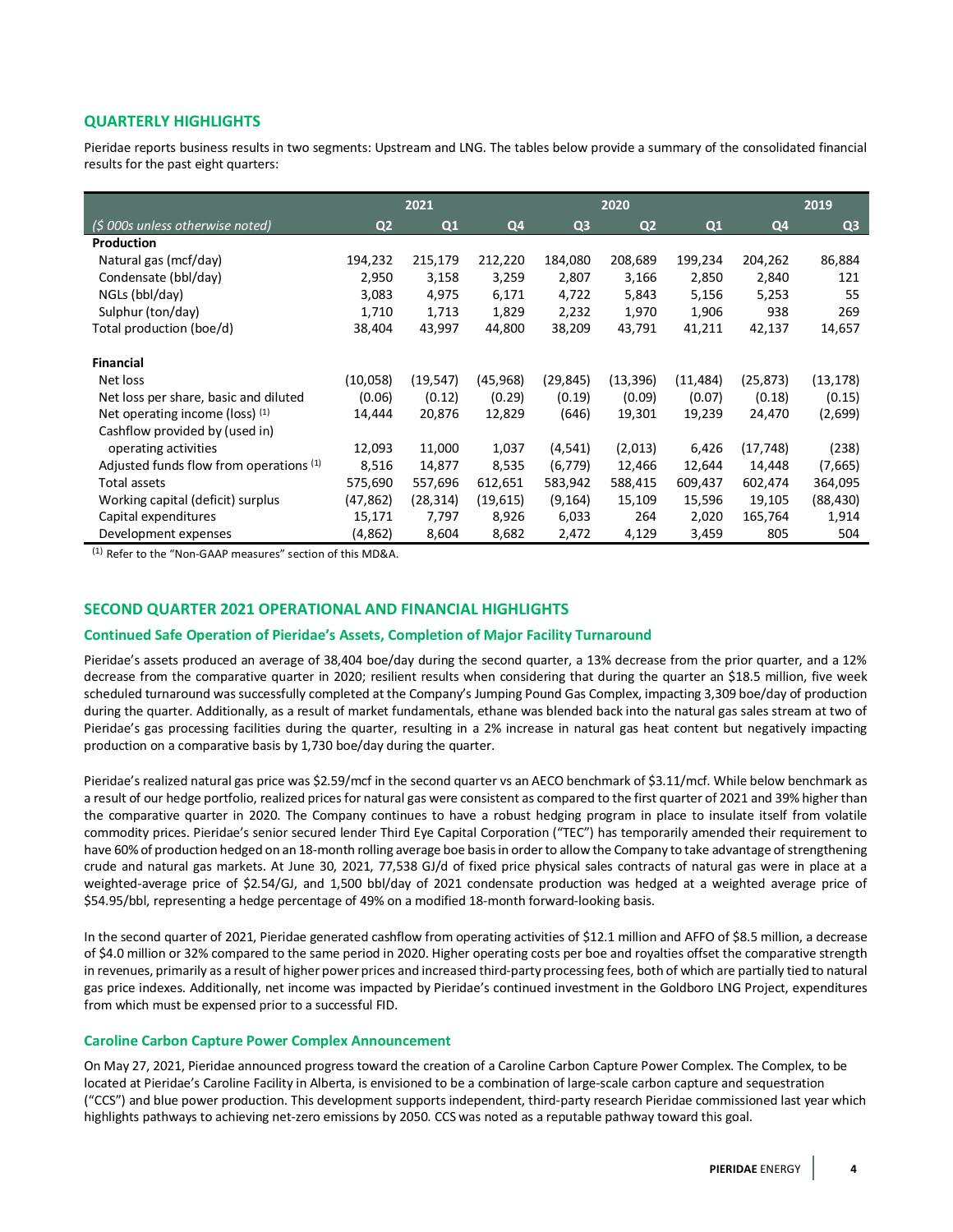### **Pieridae Releases Its Inaugural ESG Report**

On June 22, 2021, Pieridae released its inaugural ESG Report, the culmination of more than 14 months of effort to develop an ESG framework and strategy which support the inaugural report. The report defines Pieridae's material ESG risks and opportunities to be prioritized over the coming months and has a number of commitments which the Company will focus on delivering.

#### **Pieridae Announces Resignation of CFO**

On July 5, 2021, Pieridae announced that Rob Dargewitcz resigned as Chief Financial Officer ("CFO") of the Company, effective July 30, 2021, to pursue other opportunities. On July 26, 2021, Pieridae announced the appointment of Adam Gray as Interim Chief Financial Officer.

### **UPSTREAM SEGMENT**

The upstream segment is primarily comprised of the activities of Pieridae's wholly owned subsidiary Pieridae Alberta Production Ltd, which owns Pieridae's petroleum and natural gas production operations and properties in Western Canada. Upstream is currently the only segment generating operating revenues.

#### **Production**

|                            |         | Three months ended |         | Six months ended |
|----------------------------|---------|--------------------|---------|------------------|
|                            |         | June 30            |         | June 30          |
|                            | 2021    | 2020               | 2021    | 2020             |
| Natural gas (mcf/day)      | 194,232 | 208,689            | 204,647 | 203,962          |
| Condensate (bbl/day)       | 2,950   | 3,166              | 3,053   | 3,008            |
| NGLs (bbl/day)             | 3,083   | 5,843              | 4,024   | 5,500            |
| Sulphur (ton/day)          | 1,710   | 1,970              | 1,712   | 1,938            |
| Total production (boe/day) | 38,404  | 43,791             | 41,185  | 42,501           |

Production in the second quarter of 2021 was 38,404 boe/d, a decrease of 5,387 boe/day or 12% compared to the same quarter in 2020. This decrease was primarily due to shut-in production at the Jumping Pound Gas Complex as a result of the scheduled turnaround which impacted production by 3,309 boe/day. By the end of May, production was back on stream after work was successfully completed. Production was also slightly impacted by other minor scheduled workover projects in the Limestone and Caroline fields.

Additionally, as a result of market fundamentals, ethane was blended back into the natural gas sales stream at two of Pieridae's gas processing facilities during the quarter, resulting in a 2% increase in natural gas heat content but negatively impacting consolidated production on a comparative basis by 1,730 boe/day during the quarter.

On a year-to-date basis, production was 41,185 boe/d, a decrease of 1,316 boe/day or 3% compared to the same period in 2020.

#### **Benchmark Prices**

|                                                   |         | Three months ended |         | Six months ended |
|---------------------------------------------------|---------|--------------------|---------|------------------|
|                                                   |         | June 30            |         | June 30          |
| (three and six-month averages)                    | 2021    | 2020               | 2021    | 2020             |
| AECO benchmark price (CAD/mcf)                    | 3.11    | 1.98               | 3.10    | 2.02             |
| Condensate benchmark price (USD/bbl)              | 64.82   | 35.83              | 62.11   | 41.33            |
| NYMEX benchmark price (USD/MMBtu)                 | 2.98    | 1.72               | 2.85    | 1.81             |
| WCS heavy differential from WTI (USD/bbl)         | (13.51) | 7.37               | (12.85) | 16.32            |
| Dated Brent benchmark price (USD/bbl)             | 69.08   | 33.23              | 65.23   | 42.14            |
| NBP UK natural gas benchmark price (USD/MMBtu)    | 8.74    | 1.68               | 7.74    | 2.45             |
| US/Canadian dollar average exchange rate (USD)    | 0.8142  | 0.7219             | 0.8019  | 0.7326           |
| US/Canadian dollar period-end exchange rate (USD) | 0.8068  | 0.7338             | 0.8068  | 0.7338           |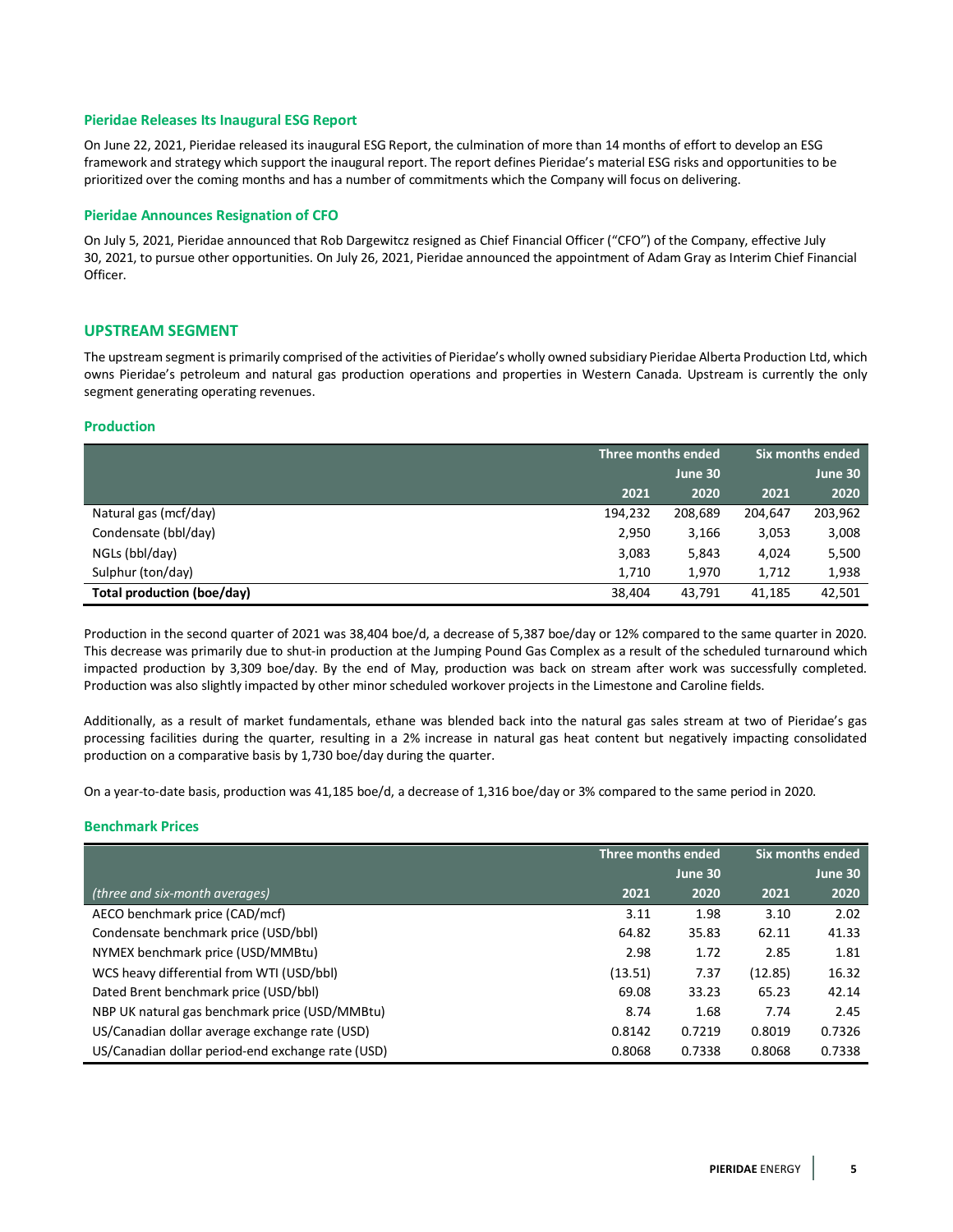# **Realized Prices**

|                                |       | Three months ended |       | Six months ended |
|--------------------------------|-------|--------------------|-------|------------------|
|                                |       | June 30            |       | June 30          |
| (three and six-month averages) | 2021  | 2020               | 2021  | 2020             |
| Natural gas (\$/mcf)           | 2.59  | 1.87               | 2.61  | 2.05             |
| Condensate (\$/bbl)            | 60.08 | 39.94              | 59.22 | 53.11            |
| NGLs (\$/bbl)                  | 22.61 | 10.09              | 24.22 | 11.16            |
| Sulphur (\$/ton)               | 19.85 | 10.42              | 19.62 | 7.10             |

# **Petroleum and Natural Gas Revenue**

|                                            |        | Three months ended |         | Six months ended |
|--------------------------------------------|--------|--------------------|---------|------------------|
|                                            |        | June 30            |         | June 30          |
| $(5000s$ except per boe)                   | 2021   | 2020               | 2021    | 2020             |
| Natural gas                                | 45,838 | 35,521             | 96,677  | 76,271           |
| Condensate                                 | 16,127 | 11,505             | 32,727  | 29,071           |
| <b>NGLS</b>                                | 6,343  | 5,368              | 17,636  | 11,166           |
| Sulphur                                    | 3,089  | 1,867              | 6,078   | 2,504            |
| Petroleum and natural gas revenue          | 71,397 | 54,261             | 153.118 | 119,012          |
| Average sales volume (boe/day)             | 38,404 | 43.791             | 41,185  | 42,502           |
| Petroleum and natural gas revenue (\$/boe) | 20.43  | 13.62              | 20.54   | 15.39            |
| Other income                               | 1,287  | 634                | 2,322   | 1,283            |
| Third party processing                     | 3,833  | 6,926              | 8,646   | 13,728           |

Petroleum and natural gas revenue in the second quarter of 2021 was \$71.4 million, an increase of \$17.1 million or 32% compared to the same quarter in 2020. On a year-to date basis, petroleum and natural gas revenue was \$153.1, an increase of \$34.1 million or 29% compared to the same period in 2020. The increase was primarily due to higher realized price for natural gas (27% increase), condensate (13% increase) and NGLs (combined 117% increase), offset by slightly reduced volumes as previously described.

Third party processing revenue is derived from fees charged to third parties for processing their production and sulphur volumes through Pieridae's three sour gas processing facilities. This income adds significantly to the economic benefits realized from these facilities by offsetting operating costs, which are highly fixed in nature. Third party processing income in the second quarter of 2021 was \$3.8 million, a decrease of \$3.1 million or 45% compared to the same quarter in 2020. On a year-to date basis third party processing revenue was \$8.6 million, a decrease of \$5.1 million or 37% compared to the same period in 2020. The decreases are due to lower throughput volumes from third parties as a result of shut-ins of certain third-party owned production assets during the year, the Jumping Pound turnaround which restricted third-party throughput capacity for 38 days during the quarter, as well as Pieridae's fall 2020 acquisition of working interest ownership in Waterton which lowered third party processing revenue while increasing Pieridae's own production volumes.

For the three and six months ended June 30, 2021, the Company did not recognize any realized gains on risk management contracts, compared to a realized gain of \$8.2 million and \$12.7 million respectively in the comparative period of 2020 arising from the monetization of certain commodity forward contracts.

# **Royalties**

|                             |       | Three months ended |       |         |
|-----------------------------|-------|--------------------|-------|---------|
|                             |       | June 30            |       | June 30 |
| $($ \$ 000s except per boe) | 2021  | 2020               | 2021  | 2020    |
| Royalties                   | 3,872 | 1,382              | 7.694 | 4,012   |
| Royalties (\$/boe)          | 1.11  | 0.35               | 1.03  | 0.52    |

Royalties in the second quarter of 2021 were \$3.9 million (\$1.11/boe), an increase of \$2.5 million or 180% compared to the same quarter in 2020. On a year-to date basis, royalties were \$7.7 million (\$1.03/boe), an increase of \$3.7 million or 92% compared to the same period in 2020. The increase in royalties for the three and six months ended June 30, 2021 was primarily due to higher prices for natural gas, condensate and NGLs which correspondingly attract higher royalty rates.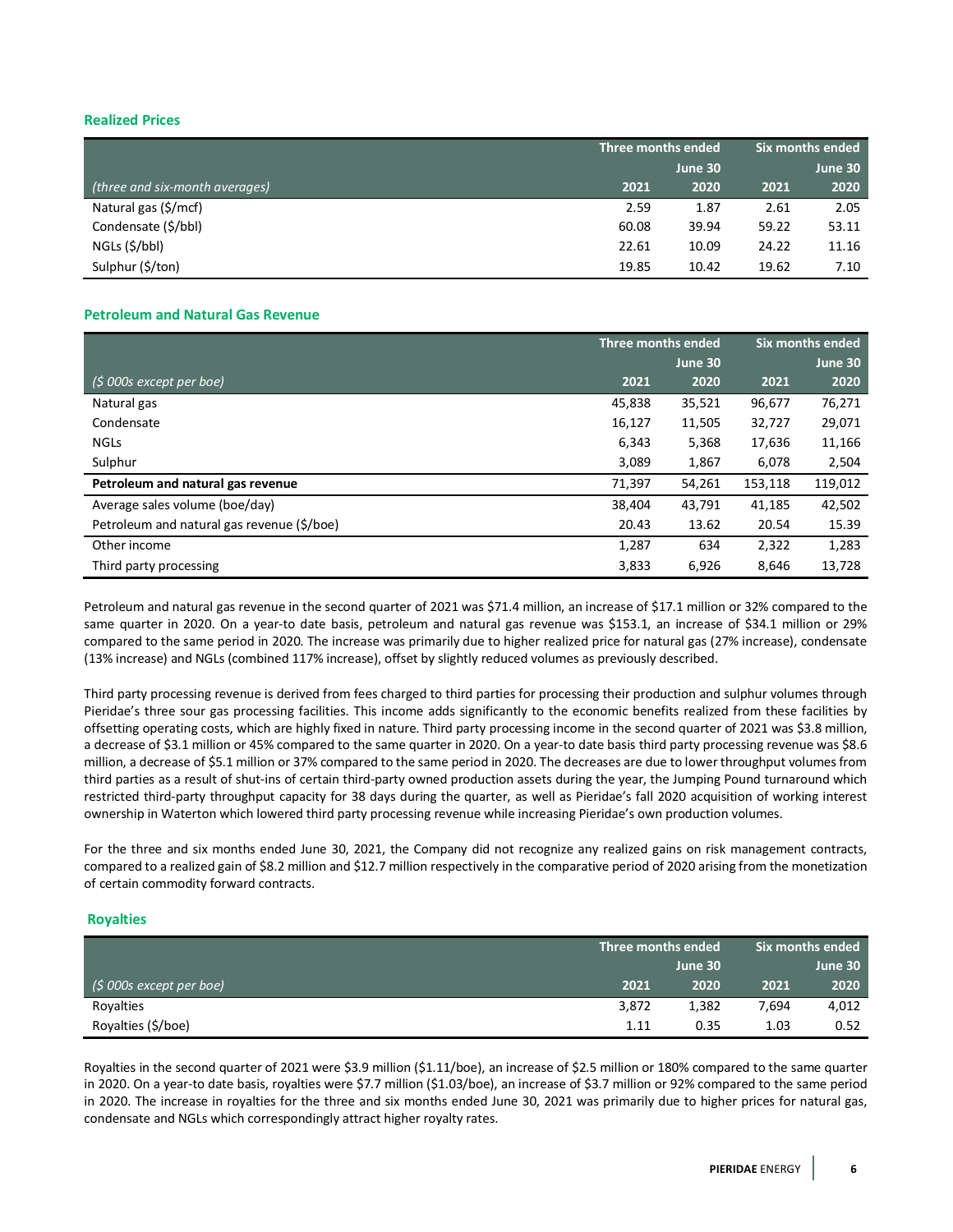# **Operating Expense**

|                                                        |        | Three months ended |         | Six months ended |
|--------------------------------------------------------|--------|--------------------|---------|------------------|
|                                                        |        | June 30            |         | June 30          |
| $($ \$ 000s except per boe)                            | 2021   | 2020               | 2021    | 2020             |
| Operating expense                                      | 53,870 | 45.422             | 112.090 | 96.404           |
| Operating expense (\$/boe)                             | 15.41  | 11.40              | 15.04   | 12.46            |
| Adjusted operating expense <sup>(1)</sup>              | 46.948 | 36.629             | 97.366  | 80,172           |
| Adjusted operating expense $(\frac{2}{5})$ (boe) $(1)$ | 13.43  | 9.19               | 13.06   | 10.36            |

(1) Refer to the "Non-GAAP measures" section of this MD&A.

Operating expense in the second quarter of 2021 was \$53.9 million (\$15.41/boe), an increase of \$8.4 million or 19% compared to the same quarter in 2020. In the second quarter of 2020, a \$9.2 million adjustment was made to operating expenses to reflect management's best estimate of a processing fee-dispute settlement ongoing at that time. Second quarter operating expenses, normalized for this processing fee dispute adjustment, would have decreased by \$0.8 million as compared to 2020. Operating expenses during the quarter were impacted by higher power prices and processing fees, offset by a favorable prior period carbon tax estimate adjustment, and reduced costs for maintenance and contractor services. On a year-to-date basis, operating expense was \$112.1 million (\$15.04/boe), an increase of \$15.7 million or 16% compared to the same period in 2020. Year-to-date operating expenses, normalized for the processing fee dispute adjustment, would have increased by \$8.0 million, also due primarily to higher power prices and processing fees, as well as the timing of certain planned field maintenance activities.

Adjusted operating expense for the second quarter of 2021 was \$46.9 million (\$13.43/boe), an increase of \$10.3 million or 28% compared to the same quarter in 2020. Adjusted operating expenses on a year-to-date basis were \$97.4 million (\$13.06/boe), an increase of \$17.2 million or 21% compared to the same quarter in 2020. This adjusted basis is a non-GAAP measure, refer to "Non-GAAP Measures" in this MD&A, and is intended to reflect normalized operating expense by deducting third-party revenue and sulphur production revenue from operating costs, as both offset additional incurred costs toward generating those additional revenue which is not reflected in per-boe comparatives. As compared to 2020, the increase in sulphur revenues did not fully offset the reduction in third party processing fees earned on a three-month and year to date basis.

# **Transportation Expense**

|                                 | Three months ended |       | . Six months ended <b>\</b> |         |  |
|---------------------------------|--------------------|-------|-----------------------------|---------|--|
|                                 | June 30            |       |                             | June 30 |  |
| $(5000s)$ except per boe)       | 2021               | 2020  | 2021                        | 2020    |  |
| Transportation expense          | 4.331              | 3.939 | 8.982                       | 7,775   |  |
| Transportation expense (\$/boe) | 1.24               | 0.99  | 1.20                        | 1.01    |  |

Transportation expense in the second quarter of 2021 was \$4.3 million (\$1.24/boe), an increase of \$0.4 million or 10% compared to the same quarter in 2020. On a year-to-date basis, transportation expense was \$9.0 million (\$1.20/boe), an increase of \$1.2 million or 16% compared to the same period in 2020. These respective increases were mainly driven by the increase in Pieridae's firm service capacity on the Nova Gas Transmission Ltd. ("NGTL") System, and a higher cost for fuel gas on that system.

# **General and Administrative Expense**

|                                                      |       | Three months ended |       | Six months ended |
|------------------------------------------------------|-------|--------------------|-------|------------------|
|                                                      |       | June 30            |       | June 30          |
| $(5000s$ except per boe)                             | 2021  | 2020               | 2021  | 2020             |
| G&A expense – Upstream                               | 3,715 | 2,366              | 8,210 | 5,556            |
| G&A expense – Corporate and LNG                      | 1.961 | 4,020              | 3,402 | 5,841            |
| G&A expense (\$/boe) – Upstream                      | 1.06  | 0.59               | 1.10  | 0.72             |
| G&A expense $(\frac{2}{5})$ boe) – Corporate and LNG | 0.56  | 1.01               | 0.46  | 0.76             |

Upstream G&A expense in the second quarter of 2021 was \$3.7 million (\$1.06/boe), an increase of \$1.3 million or 57% compared to the same quarter in 2020. On a year-to-date basis, Upstream G&A expense was \$8.2 million (\$1.10/boe), an increase of \$2.7 million or 48% compared to the same period in 2020. The comparative period had the benefit of operating overhead recoveries however, this was subsequently recorded in operating expense; this policy change commenced in the fourth quarter of 2020. After adjusting for this,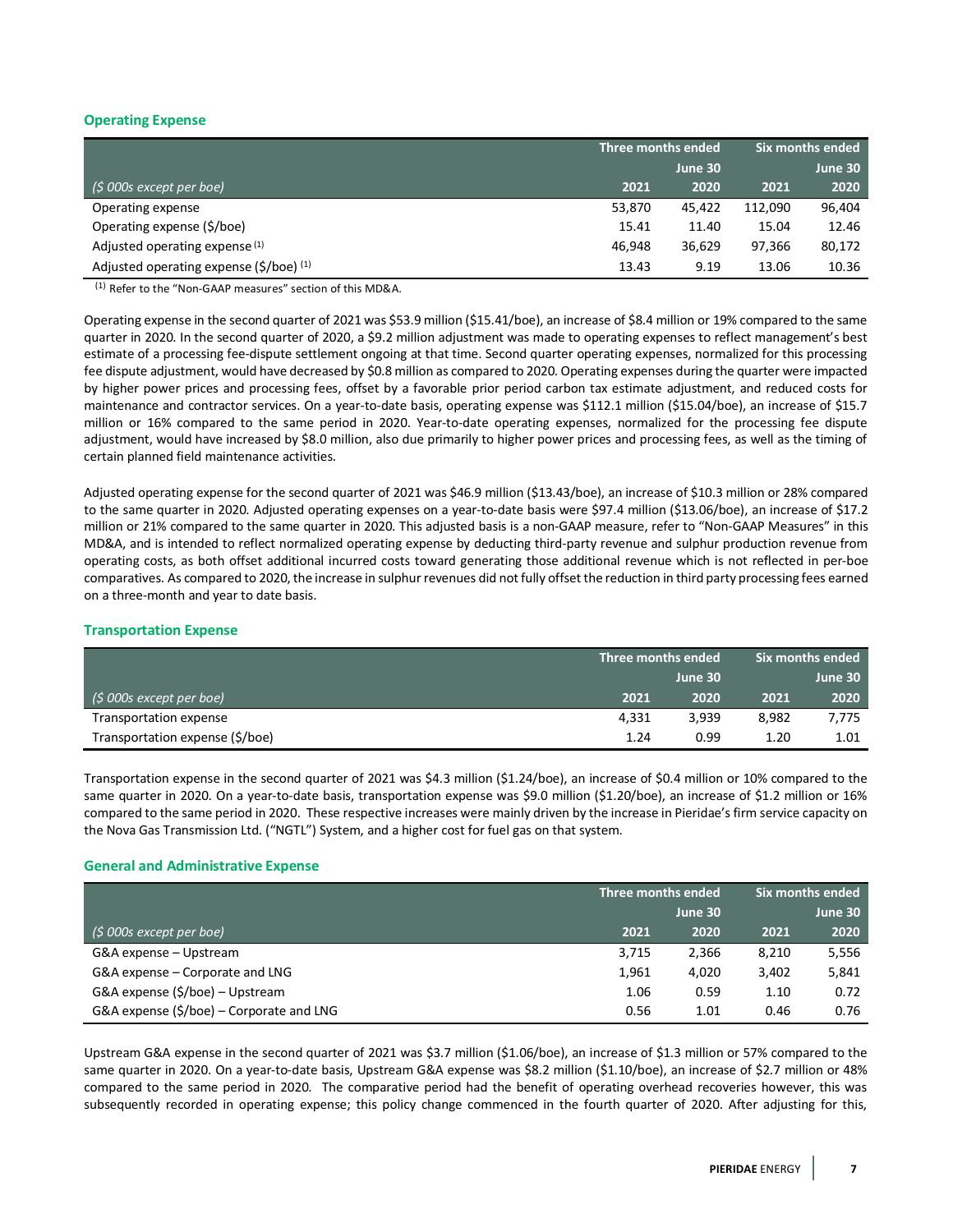Upstream G&A for the three and six months ended June 30, 2021 would be \$2.2 million and \$5.2 million respectively which is materially consistent with comparative periods of 2020.

Corporate and LNG G&A expense in the second quarter of 2021 was \$2.0 million (\$0.56/boe), a decrease of \$2.1 million or 51% compared to the same quarter in 2020. On a year-to date basis corporate and LNG G&A expense was \$3.4 million (\$0.46/boe), a decrease of \$2.4 million or 42%. These respective decreases were due to lower salaries and benefits. LNG associated G&A expenses are classified as development expense.

### **Finance Expense**

|                                          |        | Three months ended |                          | Six months ended |
|------------------------------------------|--------|--------------------|--------------------------|------------------|
|                                          |        | June 30            |                          | June 30          |
| (5000s)                                  | 2021   | 2020               | 2021                     | 2020             |
| Interest expense                         | 7,933  | 7,706              | 15,875                   | 15,545           |
| Accretion of financing costs             | 5,944  | 3,867              | 11,470                   | 7,355            |
| Interest income                          | (7)    | (40)               | (12)                     | (72)             |
| Accretion of decommissioning obligations | $\sim$ | 212                | $\overline{\phantom{a}}$ | 423              |
| Interest on lease liabilities            | 47     | 30                 | 92                       | 70               |
| <b>Total finance expense</b>             | 13,917 | 11.775             | 27.425                   | 23,321           |

Finance expense in the second quarter of 2021 was \$13.9 million, an increase of \$2.1 million or 18% compared to the same quarter in 2020. On a year-to-date basis, finance expense was \$27.4 million, an increase of \$4.1 million or 18% compared to the same period in 2020. The respective increases were due to accretion of financing costs asthe Company elected to pay a portion of the interest in kind. Refer to Note 7 of the interim financial statements for additional information.

### **Depletion and Depreciation**

|                            | $\,$ Six months ended $\,$<br>' Three months ended |         |        |         |
|----------------------------|----------------------------------------------------|---------|--------|---------|
|                            |                                                    | June 30 |        | June 30 |
| (5000s)                    | 2021                                               | 2020    | 2021   | 2020    |
| Depletion and depreciation | 9.519                                              | 10.170  | 21,832 | 19,504  |

Depletion and depreciation expense in the second quarter of 2021 was \$9.5 million, a decrease of \$0.7 million or 6% compared to the same quarter in 2020 primarily due to lower production. On a year-to-date basis, depletion and depreciation expense was \$21.8 million an increase of \$2.3 million or 12% compared to the same period in 2021. The increase was due capital additions added to the depletion base and higher year-to-date production.

#### **Share-based Compensation**

|                                     | Three months ended |      | Six months ended |         |
|-------------------------------------|--------------------|------|------------------|---------|
|                                     | June 30            |      |                  | June 30 |
| (5000s)                             | 2021               | 2020 | 2021             | 2020    |
| Share-based compensation - Upstream | 73                 | 51   | 160              | 123     |
| Share-based compensation - LNG      | 57                 | 92   | 124              | 195     |

Upstream share-based compensation in the second quarter of 2021 was \$0.1 million which was relatively consistent to \$0.1 million for the same quarter in 2020. On a year-to-date basis, LNG share-based compensation was \$0.1 million compared to \$0.2 million for the same period in 2020 due to a slightly lower options outstanding as a result of expiries.

# **LNG SEGMENT**

The LNG segment contains all activities associated with the development of the Company's proposed Facility in Goldboro, Nova Scotia in addition to the majority of Pieridae's corporate overhead activities.

The Goldboro LNG site is near the community of Goldboro, Nova Scotia. The site was selected to make use of existing infrastructure and is aligned with the Company's goal to minimize capital exposure by reusing existing, underutilized midstream infrastructure. The site is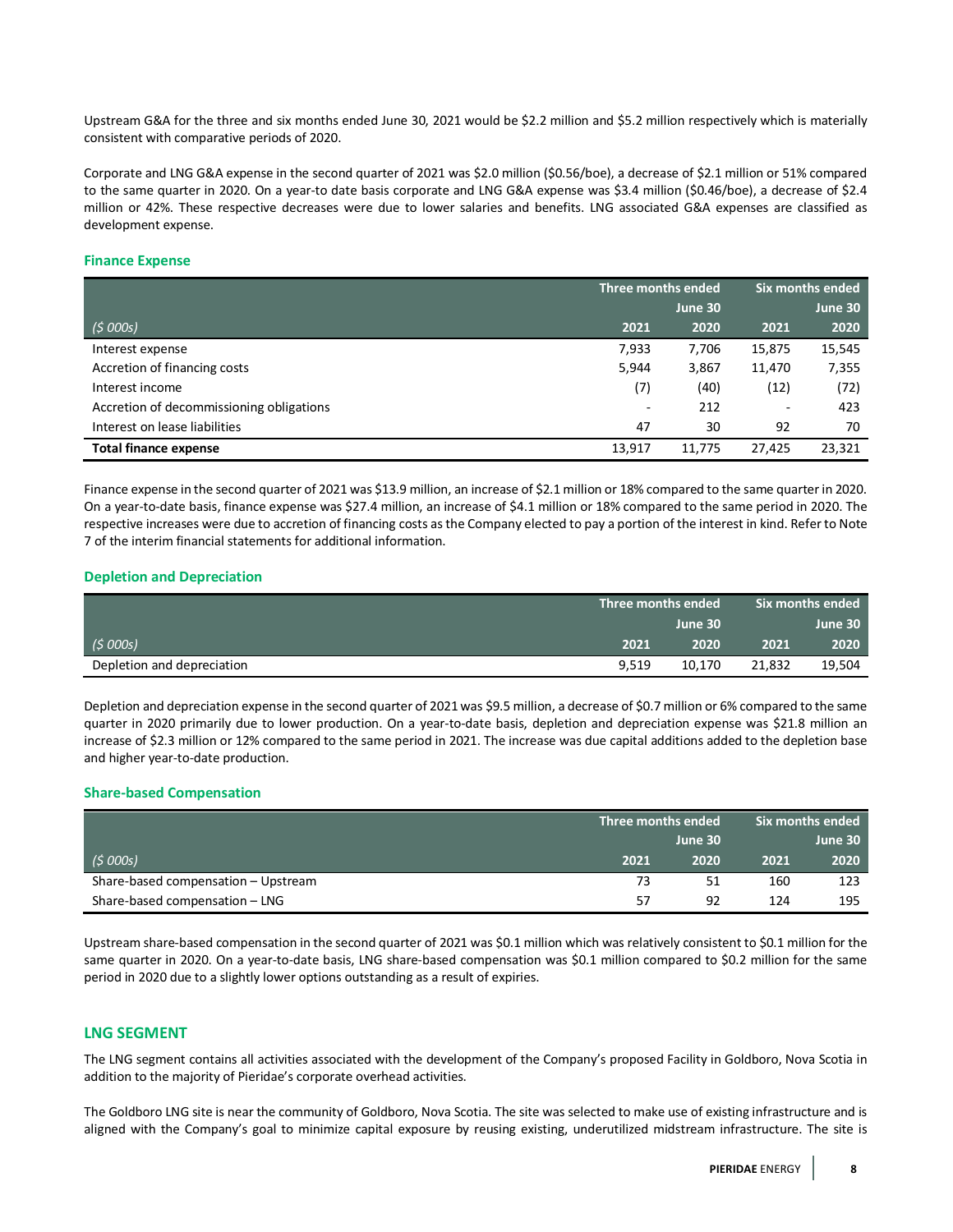conveniently located next to the Maritimes and Northeast Pipeline ("M&NP"), which will be modified to deliver gas to the Goldboro LNG Facility.

Prior to the July 2, 2021 announcement that the Goldboro LNG Project was unable to achieve FID, the Company had progressed the Project through the open book estimate ("OBE") stage and respected global engineering firm Bechtel was engaged to, among other things, perform a detailed review of the scope and design of the Two Train, 10.4 MMTPA Goldboro LNG Facility, develop a comprehensive engineering, procurement, construction and commissioning ("EPCC") execution plan and a final lump sum, turnkey EPCC contract price proposal.

Following the July 2, 2021 announcement, activities with Bechtel and all associated strategic vendors and consultants have been suspended, and ongoing activity is focused on exploring strategic alternatives for LNG development on the Goldboro site.

As previously disclosed, a condition of the Uniper contract is that the Company achieve a successful FID by June 30, 2021, after which time Uniper has the right to terminate the contract. As of the date of this MD&A, Uniper has not provided this notice of termination.

#### **Development Expense**

|                     |         | Three months ended \ |       | . Six months ended $^{\shortparallel}$ |
|---------------------|---------|----------------------|-------|----------------------------------------|
|                     |         | June 30              |       | June 30                                |
| (5000s)             | 2021    | 2020                 | 2021  | 2020                                   |
| Development expense | (4,862) | 4,129                | 3.742 | 8,878                                  |

Development expense in the second quarter of 2021 was a recovery of \$4.9 million, an decrease of \$9.0 million or 218% compared to the same quarter in 2020. On a year-to date basis, development expense was \$3.7 million, a decrease of \$5.1 million or 58% compared to the same period in 2020. The respective decreases are due to the reversal of an \$7.5 million amount payable to a third-party engineering and construction company due to the remote nature of the obligation, following the Company's announced evaluation of strategic alternatives for the Goldboro LNG Project. This expense reversal was partially offset by additional development expenses incurred on the Goldboro project during the quarter.

# **LIQUIDITY AND CAPITAL RESOURCES**

#### **Cash and Cash Equivalents**

Pieridae held \$9.7 million in cash and cash equivalents and restricted cash of \$2.2 million as at June 30, 2021. Restricted cash is comprised of security pledged for various letters of credit which are required to be posted with provincial agencies and other companies in order to facilitate the Company's ongoing operations.

#### **Guarantee Facility from Export Development Canada ("EDC")**

In July 2020, the Company received a \$6.0 million guarantee facility from Export Development Canada which was increased to \$8.0 million in June 2021. This guarantee facility provides for 100% guarantee to the issuing banks of the Company's existing and future letter of credit of which \$6.0 million was drawn at June 30, 2021 (December 31, 2020 – \$4.9 million).

#### **Loans and Term Debt**

On October 16, 2019, the Company entered into a fully drawn senior secured non-revolving term loan facility (the "Credit Agreement") for \$206.0 million. This Credit Agreement bears interest at a fixed rate of 12.0% per annum from the date of issue, accrued daily and payable quarterly in cash, plus an additional 3.0% per annum, which is payable quarterly either in cash or, at the option of the Company and subject to the lender's approval, in kind by way of accruing to the principal outstanding. The Credit Facility is repayable in full on October 16, 2023 and a deferred fee of \$50.0 million is due on October 16, 2021; however, the Company has discretion to repay the principal in whole or in part any time prior to this date upon 90 days written notice to the lender, without penalty. Refer to Note 7 of the interim financial statements for additional information on the Credit Facility. During and subsequent to the quarter ended June 30, 2021, the Company was in compliance with, or had obtained the required waivers for, all covenants of the Credit Agreement.

# **Working Capital Deficit and Capital Structure**

Pieridae's working capital deficit increased from \$19.6 million at December 31, 2020 to \$47.9 million at June 30, 2021 primarily as a result of increases in accounts payable and accrued liabilities. Working capital was pressured by net operating losses experienced during the period which arose from a combination of higher operating expenses, costs associated with Goldboro development, and a reduction in third-party processing revenues, partially offset by higher commodity revenues earned.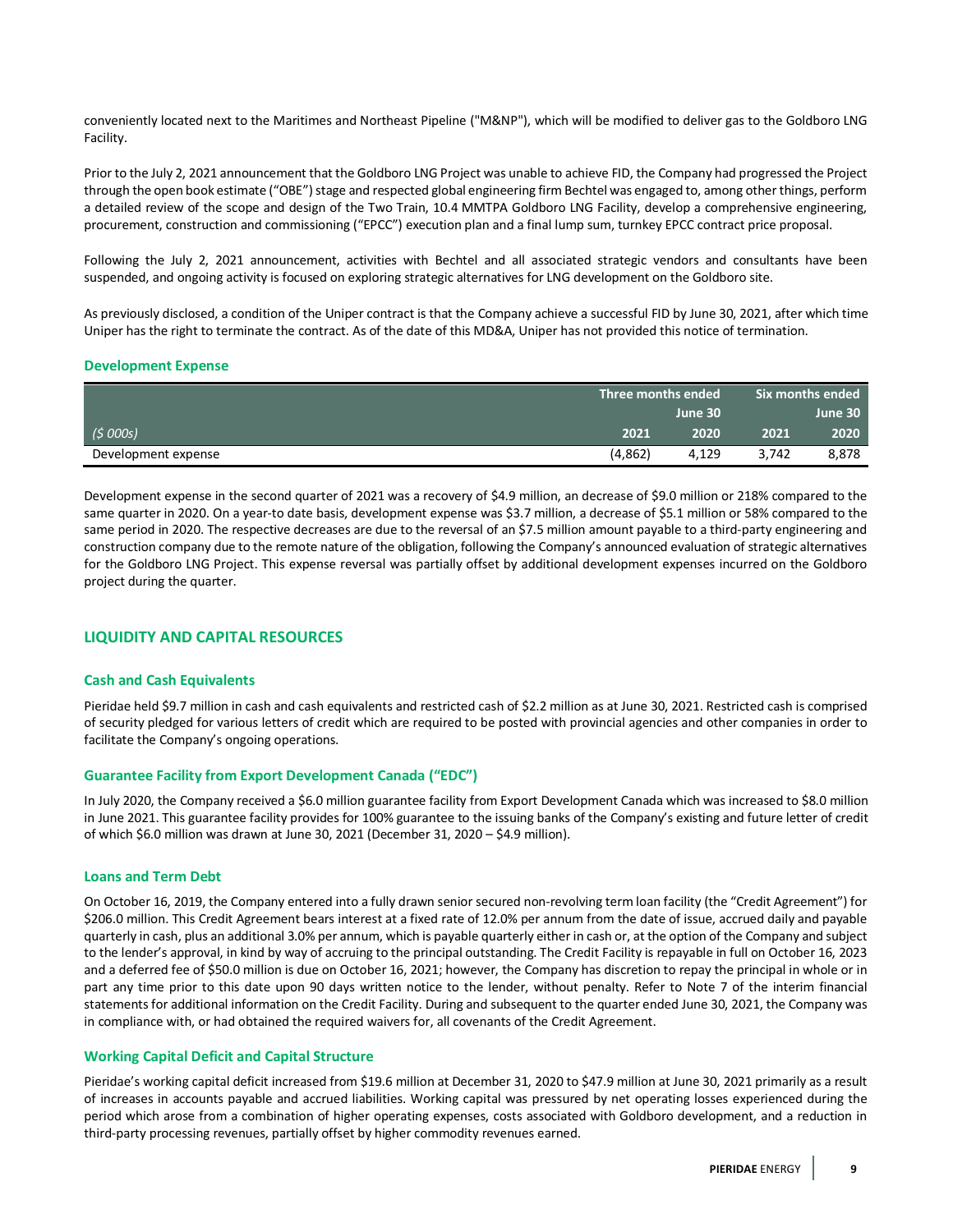While Pieridae's working capital deficiency is anticipated to improve over the next 12 months, the Company is actively pursuing strategic alternatives to enhance shareholder value, to strengthen its balance sheet, and to fund the \$50 million deferred fee which is payable in October 2021. As previously discussed, these strategic alternatives could include, but are not limited to, a corporate sale, merger, a sale of a material portion of Pieridae's assets or other transactions or a combination thereof. Although there is no guarantee that these efforts will be successful, or, if successful, that the alternatives identified will be on terms acceptable to the Company, management believes the Company, both through its Western Canadian upstream and midstream asset base, and the Goldboro LNG project opportunities, presents a compelling opportunity to potential lenders and investors. The inability of the Company to identify a strategic alternative that will allow the Company to access sufficient capital for its operations could have a material adverse effect on the Company's financial condition, results of operations or prospects.

These factors impact the Company's ability to secure further financing and indicate the existence of material uncertainties that may cast significant doubt about the Company's ability to continue as a going concern. Refer to Note 2 of the interim financial statements for additional information.

Pieridae's capital strategy is aligned with its business strategy and is focused on ensuring the Company has sufficient liquidity to fund operations and project development. Externally, Pieridae's principal sources of liquidity are the Credit Agreement, EDC LC backstop facility, and additional debt and/or equity offerings.

# **Capital Resources**

Pieridae's capital structure was comprised of share capital, working capital and term debt, less cash and cash equivalents. The following table summarizes our capital structure on June 30, 2021 and December 31, 2020:

| (5000s)                   | June 30, 2021 | $\,$ December 31, 2020 $^{\circ}$ |
|---------------------------|---------------|-----------------------------------|
| Cash and cash equivalents | 9.740         | 11,069                            |
| Less: term debt           | (232, 383)    | (219, 555)                        |
| Net debt                  | (222, 643)    | (208, 486)                        |
| Shareholders' equity      | (23,080)      | 4.384                             |

# **Sources and Uses of Cash Flows**

|                                            | Three months ended |         | l Six months ended ' |          |
|--------------------------------------------|--------------------|---------|----------------------|----------|
|                                            |                    | June 30 |                      | June 30  |
| (5000s)                                    | 2021               | 2020    | 2021                 | 2020     |
| Cash flows related to operating activities | 12,093             | (2,013) | 23,093               | 4,413    |
| Cash flows related to investing activities | (15, 171)          | (264)   | (23, 022)            | (2, 293) |
| Cash flows related to financing activities | (649)              | (1.932) | (1,908)              | (2,029)  |

Operating cash flows in the second quarter of 2021 were \$12.1 million, an increase of \$14.1 million or 701% compared to the same quarter in 2020. On a year-to-date basis, operating cash flows were 23.1 million, an increase of \$18.7 million or 423% compared to the same period in 2021. The respective increases were due to operational results and changes in non-cash working capital partially offset by expenditures on decommissioning obligations and other amounts payable. Pieridae remains focused on directing its available funds toward the safe and reliable operations of our Upstream assets, including completion of regulatory-driven maintenance capital activities at two of its gas processing facilities.

Investing cash outflows in the second quarter of 2021 were \$15.2 million, an increase of \$14.9 million compared to the same quarter in 2020. On a year-to-date basis, investing cash outflows increased by \$20.7 million or 904% when compared to the same period in 2020. The respective increases were a result of costs incurred related to the Jumping Pound facility turnaround and other capital additions.

Financing cash outflows in the second quarter of 2021 was \$0.6 million, a decrease of \$1.3 million or 66% compared to the same quarter in 2020. On a year-to-date basis, financing cash flows decreased by \$0.1 million or 6% compared to the same period in 2020. During the current period there were payments of lease obligations, fees associated with the term debt and restricted cash movements.

# **SHARE CAPITAL, STOCK OPTIONS OUTSTANDING AND WARRANTS**

As at June 30, 2021 and August 11, 2021, the Company had 157,641,871 common shares outstanding and 7,076,807 (December 31, 2020 – 8,322,072) stock options were outstanding with a weighted average exercise price of \$1.77/share.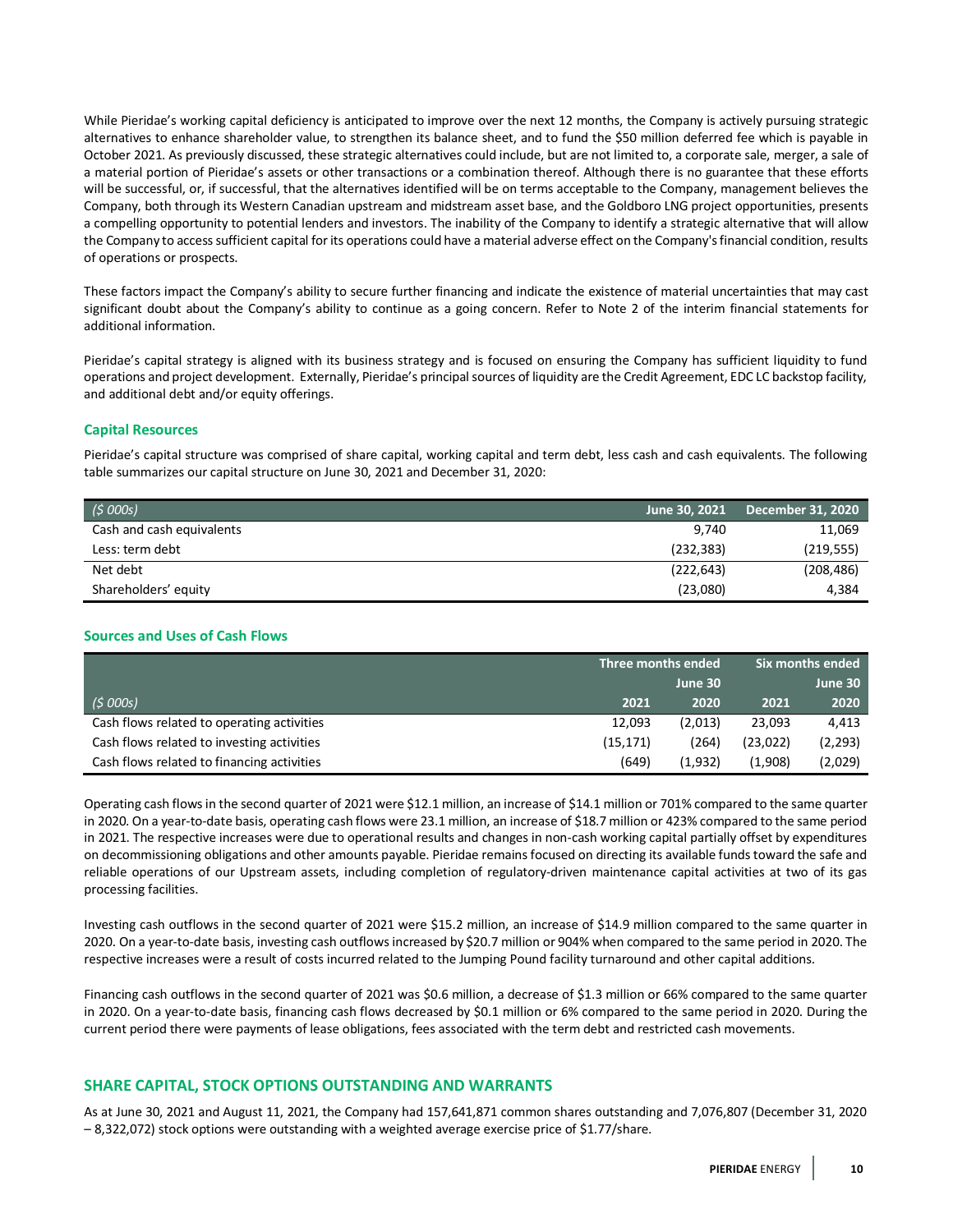On March 31, 2021, the Company issued 5,000,000 common share purchase warrants at an exercise price equal to \$0.70 per common share warrant. The Black-Scholes pricing model was used to calculate the fair value of \$1.3 million for the warrants.

# **COMMITMENTS, PROVISIONS AND CONTINGENCIES**

The Company has entered into several financial obligations during the normal course of business. As at June 30, 2021 these obligations, and the expected timing of their settlement, are detailed below:

| (5000s)               | 2021   | 2022   | 2023   | 2024  | <b>Thereafter</b> | <b>Total</b> |
|-----------------------|--------|--------|--------|-------|-------------------|--------------|
| Interest on term debt | 65.930 | 31.600 | 25,020 |       | $\sim$            | 122,550      |
| Firm transportation   | 4.803  | 9,088  | 3,017  | 1.010 | 1,169             | 19,087       |
| Total                 | 70.733 | 40.688 | 28,037 | 1.010 | 1.169             | 141.637      |

### **Provisions and Contingencies**

The Company is also involved in various claims and litigation arising in the normal course of business. While the outcome of these matters is uncertain and there can be no assurance that such matters will be resolved in the Company's favor, the Company does not currently believe that the outcome of adverse decisions in any of these pending or threatened proceeding related to these and other matters or any amount which it may be required to pay by reason thereof would have a material adverse impact on its financial position or results of operations.

### **Off Balance Sheet Transactions**

The Company does not have any financial arrangements that are excluded from the interim financial statements nor are any such arrangements outstanding as of the date at this MD&A.

# **RISK FACTORS**

The Company monitors and complies with current government regulations that affect its activities, although operations may be adversely affected by changes in government policy, regulations, or taxation. In addition, Pieridae maintains a level of liability, property and business interruption insurance which is believed to be adequate for the Company's size and activities but is unable to obtain insurance to cover all risks within the business or in amounts to cover all possible claims. Risk to Pieridae's business and operations include, but are not limited to:

| Risks Related to the Oil and Gas Industry                     |
|---------------------------------------------------------------|
| Weakness in the Oil and Gas Industry                          |
| Prices, Markets and Marketing of Crude Oil and Natural Gas    |
| Reserve Decline, Exploration, Development and Production Risk |
| <b>Reserve Estimates</b>                                      |
| Liability Management                                          |
| <b>Royalty Regimes</b>                                        |
| Alternatives to and Changing Demand for Petroleum Products    |
| <b>Hydraulic Fracturing</b>                                   |
| <b>Other Risks Inherent to Pieridae's Business</b>            |
| <b>Additional Financing</b>                                   |
| Liquidity                                                     |
| <b>Access to Capital</b>                                      |
| <b>Epidemics or Pandemics</b>                                 |
| <b>Environmental Incidents</b>                                |
| Climate Change                                                |
| Chronic Climate Change Risks                                  |
| Acute Climate Change Risks                                    |
| <b>Climate Change Regulations</b>                             |
| Permits, Licenses and Approvals                               |
| <b>Insurable Risk</b>                                         |
| Co-ownership of Assets and Operational Dependence             |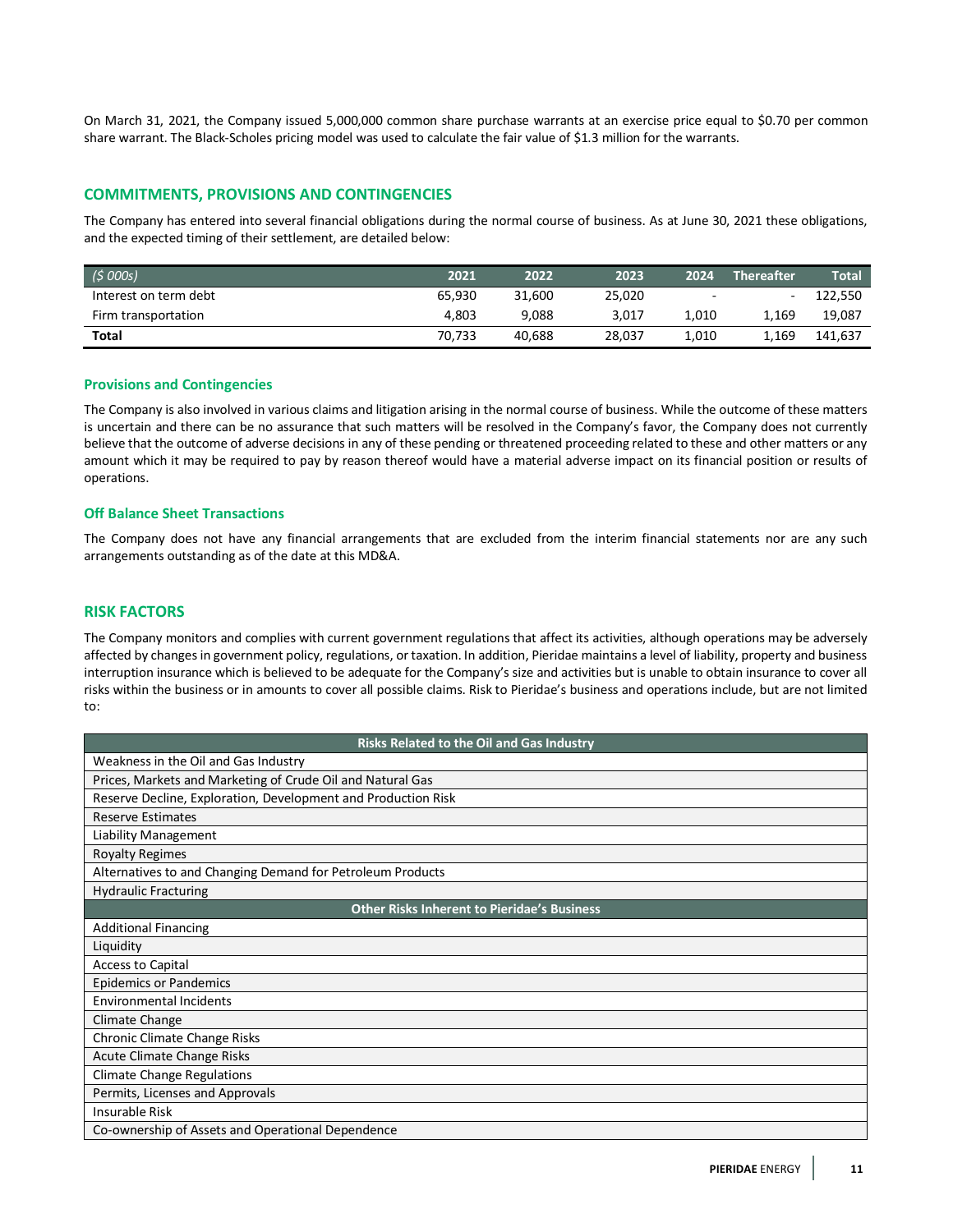| <b>Growth Management</b>                                         |
|------------------------------------------------------------------|
| Third Party Credit Risk                                          |
| Political, Geo-Political and Public Perception Risk              |
| Impact of Future Financings on Market Price                      |
| Competition                                                      |
| Availability and Cost of Material and Equipment                  |
| Title to Production Assets and Reserves                          |
| <b>Estimation of Abandonment and Reclamation Costs</b>           |
| Possible Failure to Realize Anticipated Benefits of Acquisitions |
| Project Risk                                                     |
| Conflicts of Interest                                            |
| Litigation                                                       |
| Regulatory                                                       |
| Variations in Foreign Exchange and Interest Rates                |
| Hedging                                                          |
| <b>Tax Horizon</b>                                               |
| Changes in Risk Profile                                          |
| Reliance on Key Personnel                                        |
| Cost of New Technologies                                         |
| <b>Internal Controls</b>                                         |
| <b>Breach of Confidentiality</b>                                 |
| Information Technology Systems and Cyber-Security                |
| <b>Reputation Risk</b>                                           |
| <b>Estimates and Assumptions</b>                                 |
| Forward-Looking Statements and Information May Prove Inaccurate  |
| <b>Risks Related to Pieridae's Common Shares</b>                 |
| Volatility                                                       |
| <b>Dilution</b>                                                  |
| Return on Investment                                             |
| <b>Dividends</b>                                                 |

Refer to the Company's Annual Information Form for the year ended December 31, 2020 for fulsome discussion of these risks.

# **ENVIRONMENTAL, SOCIAL AND GOVERNANCE COMMITMENT**

Pieridae embraces the notion of ethical responsibility and the value that belief brings to what we strive to accomplish each and every day. The latest lexicon companies use to bring this notion to life is ESG: Environmental, Social and Governance. ESG is weaved into the pillars of our business: communication, connection, leadership, shared value and a focus on results. These are supported on a foundation we call "One Pieridae". Together, this foundation and five pillars hold up our integrated business and environment, social, and governance strategy.

In June 2021, Pieridae released its inaugural ESG Report. Toward developing this inaugural report, the Company formalized a solid ESG foundation, including the formation of a new Board committee to oversee ESG and governance, establishing a senior management framework to bring ESG strategy and reporting to the next level, and completing a current state assessment and strategic roadmap, all enveloped in an ESG vision statement that will help guide the Company's ESG efforts. Refer to the Company's website for this inaugural ESG report.

# **SIGNIFICANT ACCOUNTING JUDGEMENT AND ESTIMATES**

The timely preparation of the interim financial statements requires management to make judgments, estimates and assumptions that affect the application of accounting policies and reported amounts of assets and liabilities and income and expenses. Accordingly, actual results may differ from these estimates. Estimates and underlying assumptions are reviewed on an ongoing basis. Revisions to accounting estimates are recognized in the period in which the estimates are revised and in any future periods affected. The use of significant judgments and estimates made by management in the preparation of the interim financial statements are discussed in note 2 of the consolidated financial statements for the year ended December 31, 2020.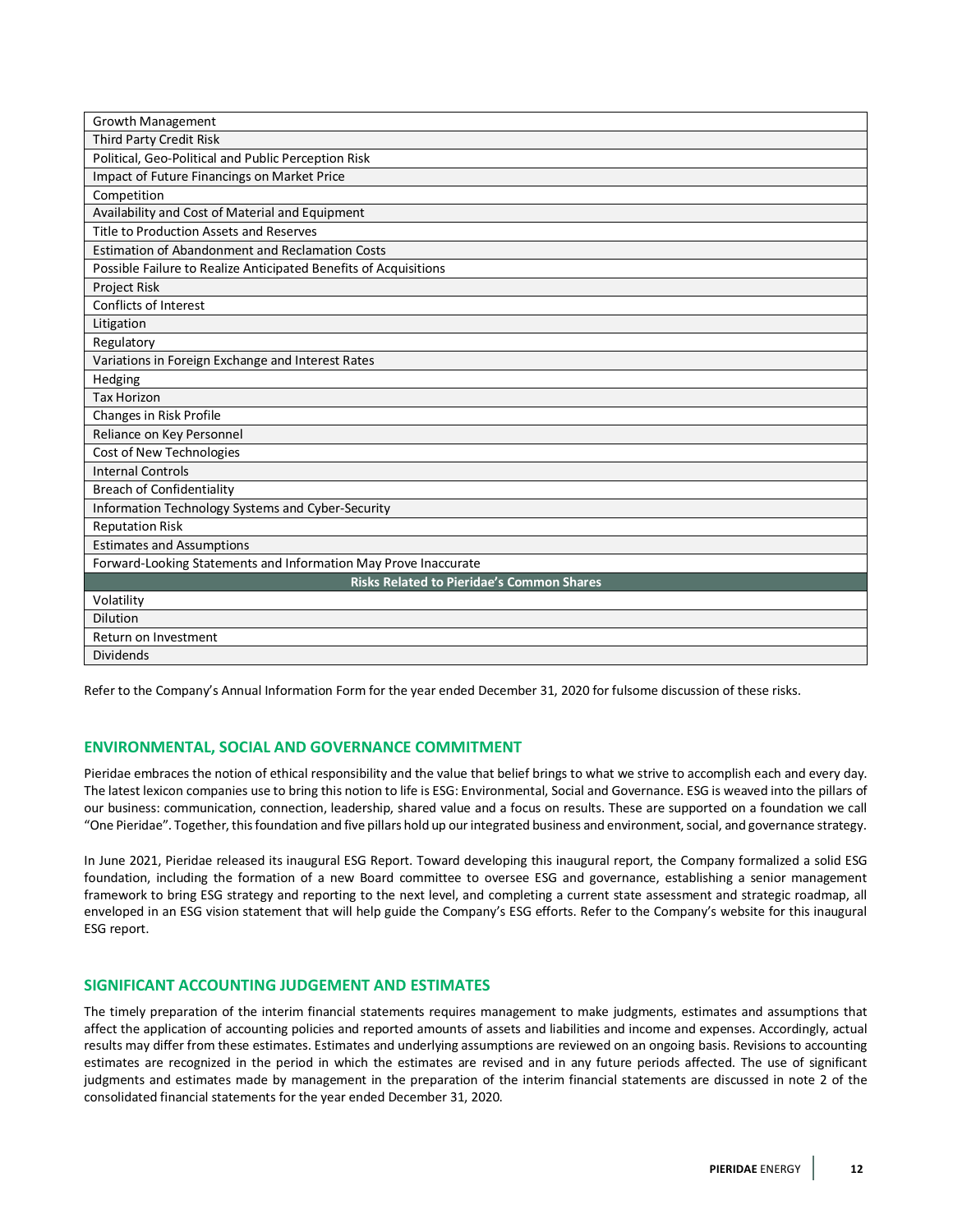# **CONTROL ENVIRONMENT**

#### **Disclosure Controls and Procedures and Internal Controls over Financial Reporting**

Pieridae is required to comply with National Instrument 52-109 "Certification of Disclosure in Issuers' Annual and Interim Filings". The certification of interim filings for the period ended June 30, 2021 requires that the Company disclose in the interim MD&A any changes in disclosure controls and procedures (DC&P) and internal controls over financial reporting (ICFR) that occurred during the period that have materially affected, or are reasonably likely to materially affect, internal controls over financial reporting. No such changes were made to the Company's DC&P and ICFR during the period ended June 30, 2021.

# **CHANGES IN ACCOUNTING POLICIES**

The Company has not early adopted any standard, interpretation or amendment that has been issued but is not yet effective.

# **OUTLOOK AND GUIDANCE**

# **2021 Guidance**

Below is a summary of the Company's 2021 annual guidance updated to reflect management's latest forecast:

|                                         | 2021               |
|-----------------------------------------|--------------------|
| (\$ 000s unless otherwise noted)        | Guidance           |
| Total production (boe/d)                | $40,000 - 42,500$  |
| Net operating income (1)                | $85,000 - 100,000$ |
| Capital expenditures                    | $35,000 - 45,000$  |
| Operating expense (\$/boe)              | $14.50 - 15.00$    |
| Adjusted operating expense (\$/boe) (1) | $12.50 - 13.00$    |

(1) Refer to Non-GAAP Measures

#### **Non-GAAP Measures**

Management has identified certain industry benchmarks such as net operating income, operating netback, adjusted operating expense and adjusted funds flow from operations to analyze financial and operating performance. These benchmarks are commonly used in the oil and gas industry; however, they do not have any standardized meanings prescribed by IFRS. Therefore, they may not be comparable with the calculation of similar measures for other entities.

#### **Net Operating Income**

Net operating income equals total revenue including realized gains and losses on commodity risk management contracts less royalties, operating expenses and transportation expenses.

|                          |           | Three months ended |           | Six months ended |
|--------------------------|-----------|--------------------|-----------|------------------|
|                          |           | June 30            |           | June 30          |
| $(5000s$ except per boe) | 2021      | 2020               | 2021      | 2020             |
| Revenue <sup>(1)</sup>   | 76,517    | 70.044             | 164,086   | 146,731          |
| Rovalties                | (3,872)   | (1, 382)           | (7,694)   | (4,012)          |
| Operating expense        | (53, 870) | (45, 422)          | (112,090) | (96, 404)        |
| Transportation expense   | (4, 331)  | (3,939)            | (8,982)   | (7, 775)         |
| Net operating income     | 14.444    | 19.301             | 35,320    | 38,540           |

(1) Excludes unrealized gains or losses from risk management contracts